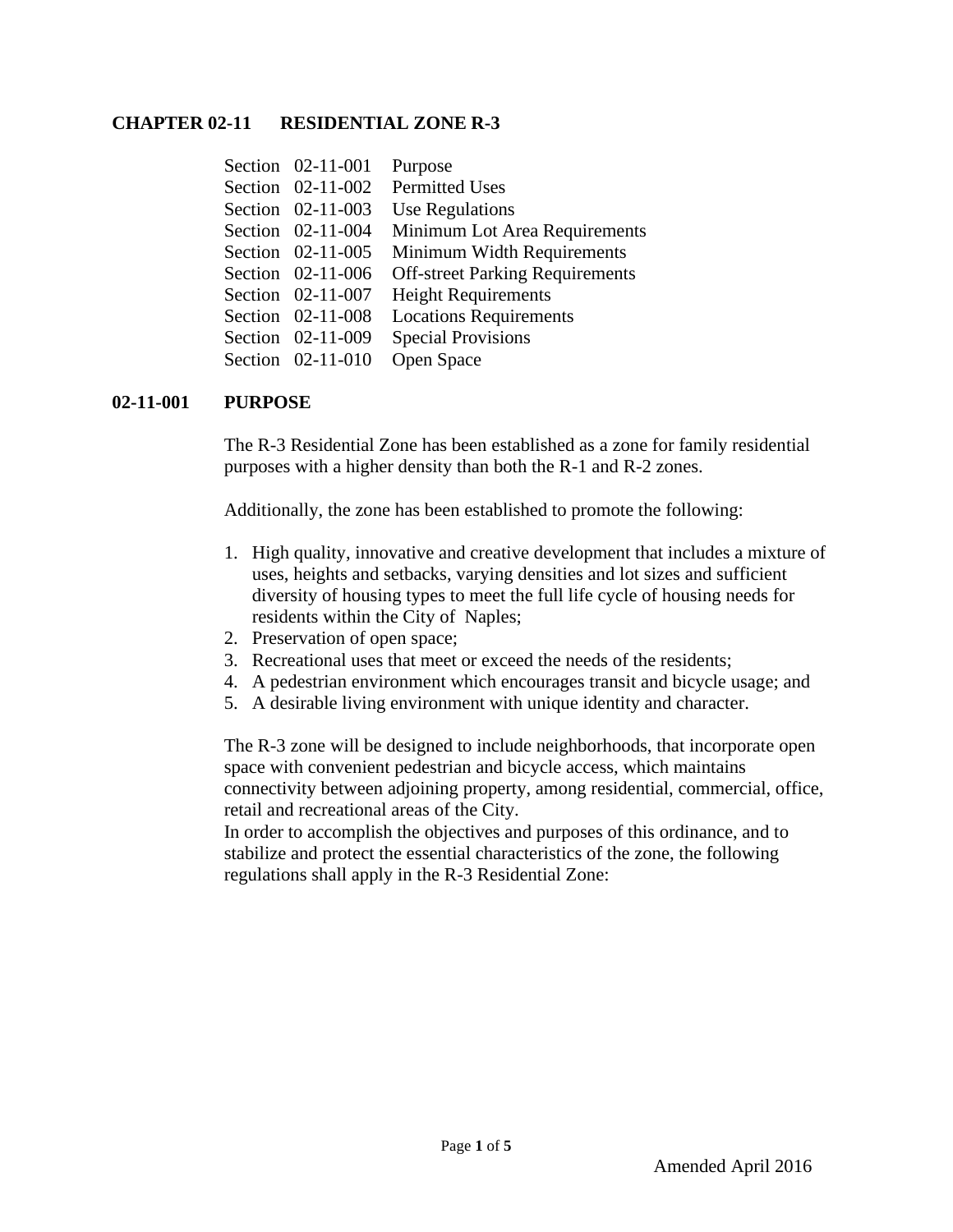## **02-11-002 PERMITTED USES**

The following buildings, structures, and uses of land shall be permitted, upon compliance with the requirements set forth in this ordinance:

- 1. Single family detached
- 2. Multi-family dwellings containing four (4) or less dwelling units placed at a ratio of not more than one multi-family unit to three (3) single family units. In a multi-phase development, this ratio shall never exceed 1:3 in a single phase. See Figure 1 to the right for an example.
- 3. Churches;
- 4. Government buildings or uses, non-industrial;
- 5. Park, trail and/or playground;
- 6. Recreation Center;
- 7. Schools;
- 8. Temporary building for uses incidental to construction work. Such shall be removed upon the completion of the construction;



- 9. Public utility stations
- 10. Day-care nurseries, which have been approved by the appropriate state and local agencies. Day cares permitting more than 8 children are prohibited.
- 11. Home occupations, in accordance with Chapter 13 this ordinance.
- 12. Home gardens

## **02-11-003 USE REGULATIONS**

Uses may be conducted in the R-3 Zone only in accordance with the following regulations:

- 1. There shall be no open storage of trash, debris, used materials or commercial goods or wrecked or neglected materials, equipment or vehicles in the Zone. No commercial materials, inventory or equipment may be stored in the open.
- 2. It shall be unlawful to park, store, or leave, or to permit the parking, storing or leaving of any vehicle of any kind or part(s) thereof, which is in a wrecked, junked, dismantled, inoperative or abandoned condition, whether attended or not, upon any private or public property within the Zone for longer than seventy-two (72) hours, except that up to two such vehicles or parts thereof may be stored completely within an enclosed building.
- 3. No commercial vehicle or commercial earth moving or material handling equipment shall be parked or stored on any lot or parcel in the Zone except in conjunction with temporary development or construction activities on the lot. Commercial vehicles shall include semi-trucks and trailers, trucks and trailers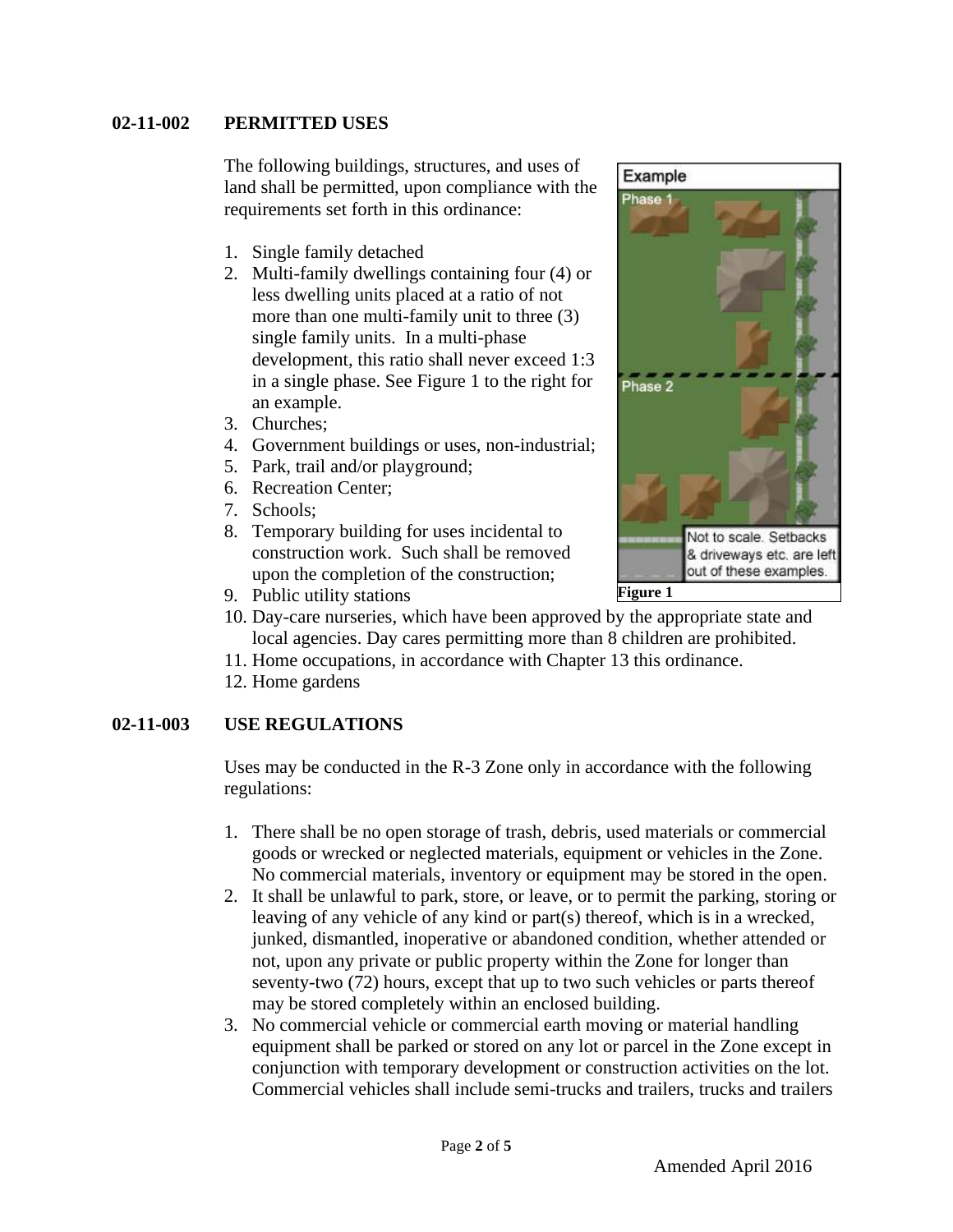equaling or exceeding 12,000 lb. curb weight, delivery vehicles, dump trucks, back hoes, graders, loaders, farm implements, cement trucks, bulldozers, belly dumps and scrapers, forklifts or any similar vehicle or apparatus.

## **02-11-004 MINIMUM LOT AREA REQUIREMENTS**

- 1. The minimum lot area for a single-family dwelling is 7,000 square feet.
- 2. The minimum lot area for a two-family dwelling is 8,000 square feet.
- 3. The minimum lot area for a three-family dwelling is 9,000 square feet.
- 4. The minimum lot area for a four-family dwelling is 10,000 square feet.
- 5. The minimum lot area for a church, school, or government building is 20,000 square feet.
- 6. The minimum lot area for any other permitted use is 10,000 square feet.

## **02-11-005 MINIMUM WIDTH REQUIREMENTS**

(MEASURED AT BOTH FRONT <sup>1</sup>ROAD RIGHT-OF-WAY AND SETBACK LINES)

- 1. The minimum lot width for a single family dwelling is 80 feet.
- 2. The minimum lot width for a two-family dwelling is 90 feet.
- 3. The minimum lot width for a three- or four-family dwelling is 100 feet.
- 4. The minimum lot width for any other permitted use shall be 100 feet.

## **02-11-006 OFF-STREET PARKING REQUIREMENTS**

A minimum of three (3) off-street parking places shall be provided for each dwelling unit. Driveways must be a minimum of thirty (30) feet long in order to keep sidewalks and streets clear of larger vehicles. See Chapter 02-15 Off-street Parking Regulations for more information on parking regulations.

## **02-11-007 HEIGHT REQUIREMENTS**

Minimum – None

Maximum – Thirty-five (35) feet above grade. Church steeples are exempt from this requirement.

## **02-11-008 LOCATION REQUIREMENTS**

## MINIMUM SETBACKS FROM <sup>2</sup>ROAD RIGHT-OF-WAY LINES:

1. Main buildings on INTERIOR (non-corner) LOTS: Front: 24 feet Side: 8 feet (20 feet minimum for both sides combined)

 $<sup>1</sup>$  Amended Feb 25, 2021</sup>

<sup>2</sup> Amended Feb 25, 2021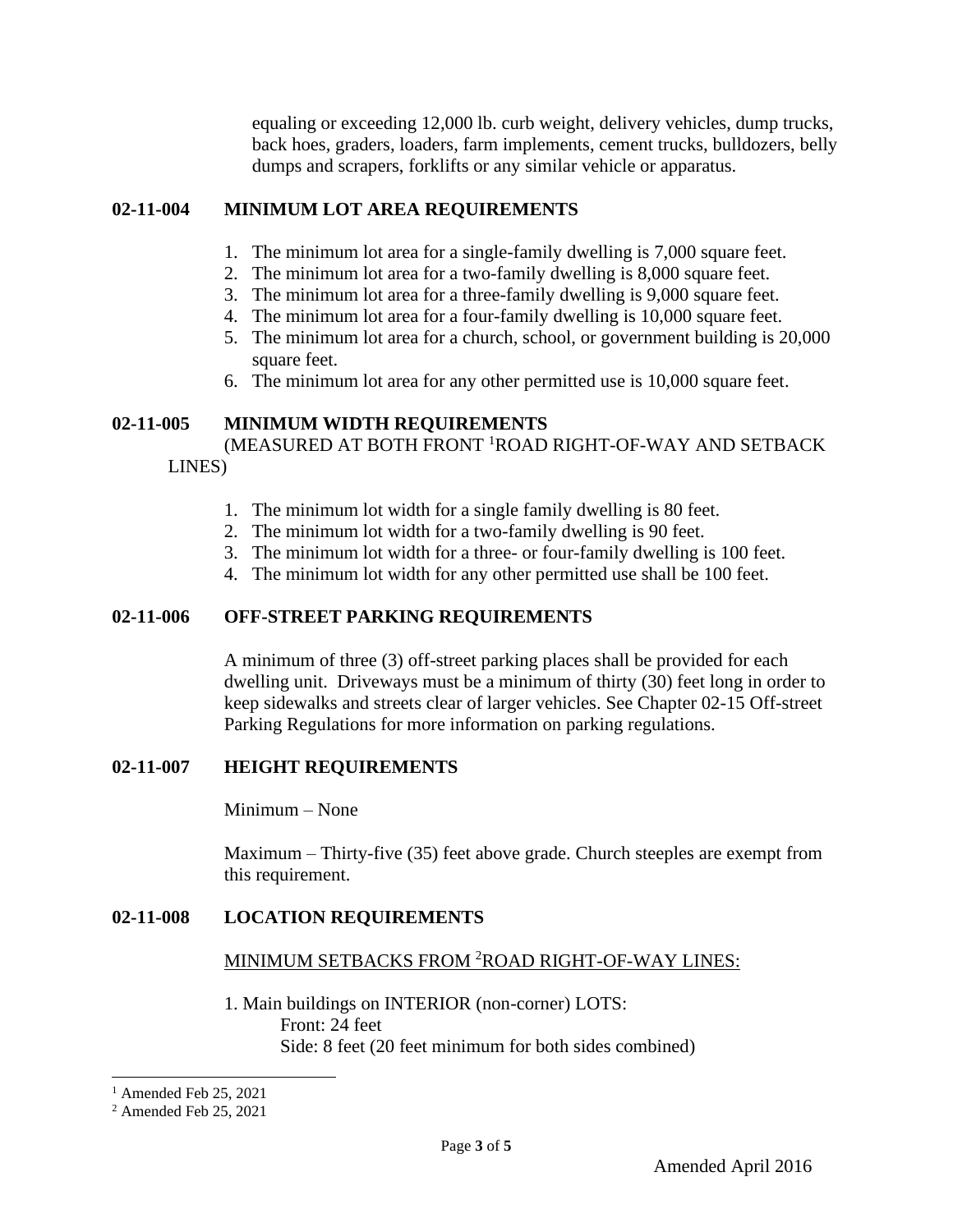Rear: 20 feet

2. Main buildings on CORNER LOTS:

Front: 24 feet

Side: 20 feet on street-side, and 8 feet on interior side Rear: 20 feet (8 feet for dwellings with attached garage or carport)

3. Main buildings on CUL-DE-SAC LOTS:

Front: 24 feet measured perpendicular to a straight line between the front lot corners, and no less than 20 feet from the turn-around or cul-de-sac right-of-way.

Side: 8 feet

Rear: 20 feet measured perpendicular from the rear wall of the home to the lot line. In no case shall any part of the home be closer than 5 feet to any lot line, and in no case shall any two homes on adjacent lots be closer than 10 feet.

4. Accessory buildings<sup>3</sup>:

Front 24 feet

Side 3 feet unless the accessory building is located within 5 feet of the rear of the main building, then the side setback is the same as the main building.

Rear: 3 feet.

One story detached accessory structures located 5 or more feet behind the main building are exempt from permit and location requirements provided that the floor area does not exceed 200 square feet.

Setbacks are measure from either the property line or the back of curb or sidewalk, whichever is furthest from public right-of-way. Porches may not be built in the setback area, but steps leading up to porches may be built in the setback area.

Regardless of orientation, the closest a main building may be to any property line is 8 feet.

# **02-11-009 SPECIAL PROVISIONS**

1. Plans showing proposed off-street parking layout and landscaping for churches and schools shall be submitted to and approved by the city building official prior to the issuance of a building permit. Said plans shall provide that all land not covered by buildings or by off-street parking space shall be landscaped as lawn, trees, shrubs, gardens, or ground cover and otherwise landscaped and maintained in accordance with good landscaping practice.

<sup>3</sup> Amended Feb 24, 2022